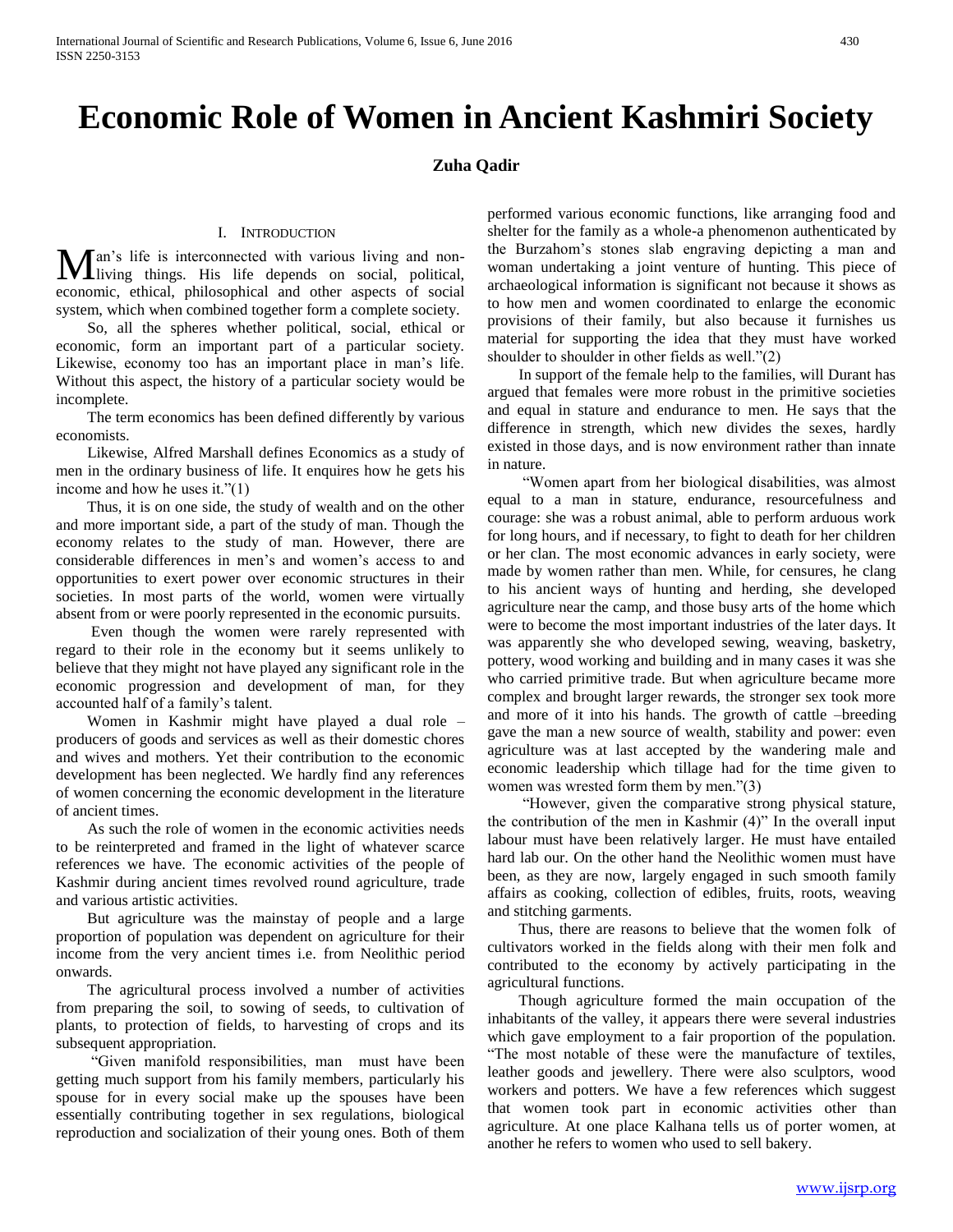"From a closer study of Damodaragupta Kuttanimata Kavya, we can have "an idea of the curriculum which the courtesans were being taught. It included erotic texts of Vatsyayana, Madanodaya, Dattaka, Vita, Rajaputra and others, the Natya-Sastra of Bharata, Visakhila's treatise an art, Dentila's writing, practical arts like arbori-horticulture, needle-work ,wood-work, metal-work and cookery and fine arts like painting, cut-work in leaves, music-vocal and instrumental and dance."(5)"

 Since these subjects were included in the curriculum of women and they received formal education in these fields, it is reasonable to presume that many of them might have adopted these as their professions which would have fetched them with handsome money.

 "The Nilamata refers to images made of stone, earth, gold, silver, copper, brass, wood, sand, straw and ghee. Instructions for making Sayanamruti images of Vishnu with his feet placed in the lap of Lakshmi are given. Reference is also made to caturmurti Vishnu with four faces, four arms and Ayudhapurusas."(6)

 "The Nilamata Purana testifies to the existence of the art of painting in Kashmir. In connection with the celebrations of Buddha's birthday, the people are directed to decorate the caityas with beautiful paintings. References are made to paintings painted on the cloth, the wall and the ground. Bhumishobha or decoration of the ground with paintings seems to have been a necessary item of most of the religious and secular functions."(7) "Damodaragupta refers to courtesans practicing the art of painting for advertising their trade."(8)

 "Somadeva refers to portraits painters carrying out confidential missions of their masters."(9)

 The industries, in which the women were engaged, have to be inferred only from the stray reference to finished products. Thus the articles of dress point to the art of spinning, weaving, dying and washing. Similarly pottery, wood work and leatherwork are pointed to by earthen pitchers, wooden pitchers, wooden seats and leather shoes.

 "The terms used in the Nilamata for clothing in general are Vastra, ambara,Vasas, Vasna, and Samvita. Cinamsuka is used for silk imported from china,Kambala is woolen blanket and Pravarana-referred to in connection with the festival of new snowfall-seems to be the same as Pravara mentioned in the Mahabharata as a cloth offering protection against cold"(10).

Both woolen and cotton textiles were produced in ancient Kashmir. Apart from the depiction of finey clad figures on the terracotta tiles unearthed at Harwan, there is the direct evidence of Hieun Tsang who records that the people of Kashmir wore clothes of white linen.

 These references are indicative of the fact that women, besides, looking after the domestic chores and their children, might have engaged themselves in pursuits like weaving, stitching, wood work, clay modeling, metalwork ect. Which would have contributed to the economy as well.

 Apart from practicing these arts and crafts, the women of Kashmir had enrolled themselves in various military ranks, administration etc. They acted as soldiers, captains and many times look the task of Dutis (envoys) as well.

 Damodaragupta's Kuttanimata Kavya gives us a clear indication of the existence of female dutis during the ancient times, says Damodaragupta:"the female go betweens (dutis) played a key role in uniting the two parties."(11).

 In this regard, mention may also be made of "Manjari who accompanied Samarabhata to Varanasi."(12) we find women as military commanders like that of Silla and chudda.

 The cultivation of fine arts by the people of Kashmir has an ancient background. The earliest definite corroboration regarding the popularity of music and dancing in Kashmir is provided by archaeology."A tile from Harwan, with Kharosthi letters which cannot be later than  $4<sup>th</sup>$  century A.D, shows three musicians."(13) "the one to left plays a flute; the centre one, cymbals; the third, a pair of drums . Another tile represents a female musician playing on a drum. One more shows a female dancer.(14)

 "The statue of a female dancer was also obtained from the courtyard of Kotisar temple."(15)

 "As regards the literary evidence, Kalhana's Rajatarangini is full of references to 'Gitanrtta'."Music, we are informed had become popular even with the Buddhist monks. Reference is made of two female musicians songs which expanded is one melodious tone in harmony."(16)

"It was however, in the  $7<sup>th</sup>$  and  $8<sup>th</sup>$  centuries A.D, that these arts attained their full vigor. In fact no student of classical Indian dance can ignore or by pass the commentaries on Bharata's Natya-Sastra and original works on dance, like those of Udbhatta, Louapata, Sankuka, Bhatta, Nayaka and the last but greatest of them all, Abhinavagupta."(17)

 "The Ist reference to dancing in the Rajararangini is about king Jalauka, the son and successor of emperor Ashoka, who is credited with being an ardent worshipper of Siva and a lover of music and dance. While worshipping at the shrine of Siva, "a hundred among the ladies of the seraglio who had risen to dance, in honour of the god, at the time fixed for dancing and singing, he gave out of joy to Jyestharudra."(18)

 The two dancing girls whom Lalitaditya met in a forest informed him that dancing at that particular place was an ancient custom of their family."(19)

 Kalasa's liking for the dancing girls is well described by Kalhana."(20)Harsa had gone so far as to instruct personally the dancing girls to act."(21)Bilhana testifies to the high skill of ladies of Kasmira in dancing."(22)

 That this profession was not looked down upon is apparent from another passage wherein it is mentioned that king Chakravarman married two professional dancing girls, sisters Hamsi and Nagalata and although they belonged to a lower caste, he made Hamsi his first queen who "enjoyed among the king's wives the privilege of being fanned with the Chowries."(23)

 In addition to dance and music, we do also have references of drama/theatrical performances."The words 'Preksa and 'Preksanaka' mentioned in the Nilamata refer to theatrical performance."(24) "the Nilamata mentions also a peculiar phase 'Preksadana.'"(25)Literally it means "the gift of dramatic performance.'It seems to have denoted a gift made for the arrangement of a dramatic show."(26)

 "There may have existed some dramatic clubs which gave such shows on demand and the injunction of Yathavidha Preksadana."(27) i.e. the gift for the arrangement of a dramatic show made in the proper procedure may have been made with reference to them. These gifts of various types are not however, defined separately. The Kashmir poet Bilhana extols the ladies of